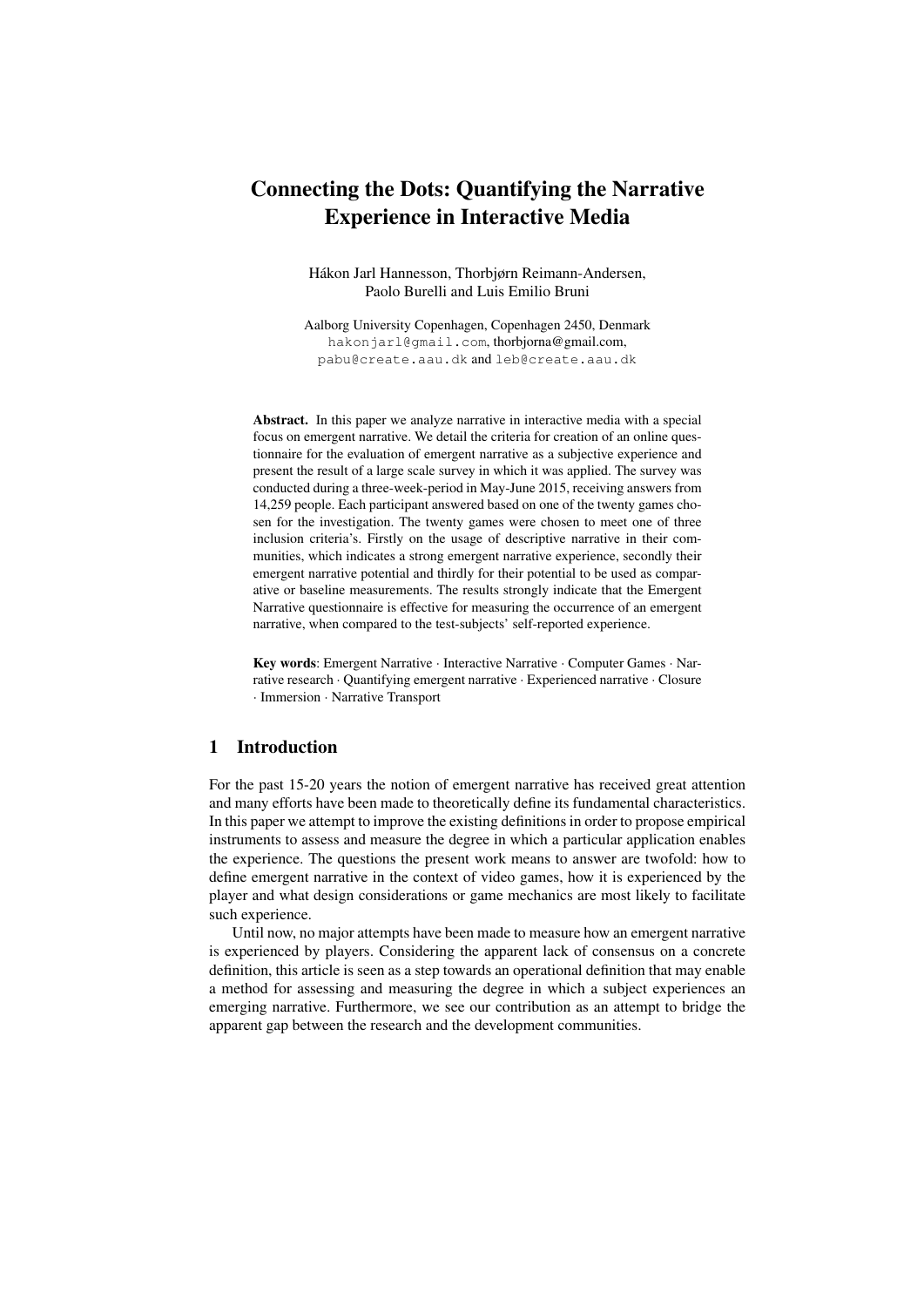With the objective of developing a methodology to measure how much a particular interactive application is prone to instantiate an emergent narrative, we designed a questionnaire composed of ten questions and we conducted a survey targeted to on-line players communities. For each of the participants, the questionnaire was followed by a second questionnaire, in which test subjects were asked to rate the individual game mechanics based on their perceived influence on the narrative experience, and to report whether they thought they had experienced an emergent narrative, based on a given definition of the concept. The participants in the study belong either to communities dedicated to video games that yield strong on-line accounts of storification processes and who use descriptive narrative in their retelling of their in-game experiences, or to communities dedicated to games that fit into our other inclusion criteria. Seven main communities were chosen, with thirteen additional games picked based on either their emergent narrative potential, or to be used as a contrasting comparative baseline.

From this group of potential participants, 13,547 people gave usable answers for the emergent narrative questionnaire, and 9438 for the game mechanic questionnaire.

The test was conducted on-line during a three week period in May-June 2015. The results strongly indicate that the emergent narrative questionnaire worked in measuring emergent narrative when compared to the self-reported emergent narrative experience with a strong correlation ( $R=0.947$ ,  $p<0.05$ ). It is therefore assumed that the survey succeeded in measuring the emergent narrative experience, based on the explanation given to the test subjects.

## 2 Background

Since introducing interactivity to the narrative process, the question has been raised about who holds authorial control during the experience. The "narrative paradigm" claims that human beings make sense of any series of events as ongoing narratives, and that most meaningful communication is done through storytelling [7]. Self-constructed narratives serve as a direct representation of a person's perceptual model of experience, sense of personal and cultural identity, and are involved in the creation and construction of memories and social relational patterns [3, 17]. It is therefore possible to look at narrative as a cognitive act, ingrained in human experience: a mental construct we use to interpret and understand behaviors and people, and even interactive systems [19].

*"The greater our urge to tell stories about games, the stronger the suggestion that we experienced the game narratively. "* - Ryan 2006 [19]

If asked, anybody could tell you a story about any game or any experience; Murray [15] argues that all games are narratives, no matter how abstract they are. Ryan [19], on the other hand, argues that retell ability, at its base level, is not enough for a game to be considered a narrative, but rather she suggests a middle ground between stating that games can never offer a narrative experience and that all actions in games can be classifiable as narrative.

People will apply different levels of storification to games, as to their life experiences, depending on the impact it has on them. In games, it would depend on the nature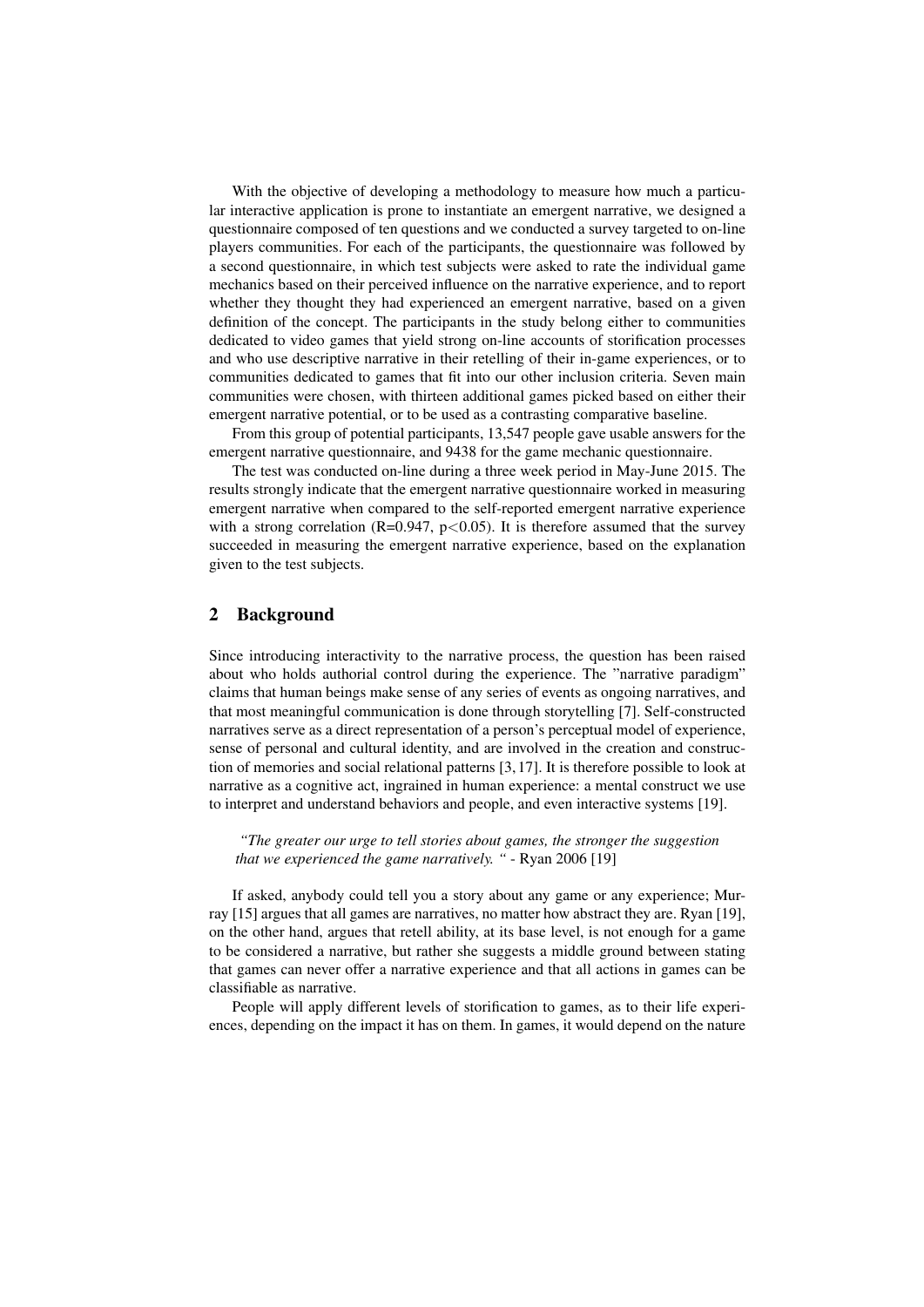of the particular system. Therefore games can also be defined or classified based on their narrative potential.

But how can this cognitive process of storification be measured? Once a personal narrative is written down, it is no longer in the ownership of the author, but becomes understood and interpreted by its audience based on their shared knowledge and experiences [12]. This is one of the main elements that makes storification a hard subject to measure. As soon as a story is told, written down or expressed in any other manner, it will change. On those lines, a story experienced and formed by a video game player through his experience of the game, will remain a story in the player's mind until he finds the need to discuss it or retell it. The actions and events encountered will be experienced, and its not until they are retold that they turn into narrative [1, 2, 18] One of the requirements for descriptive narrative is that the player actually has a story to tell. This can be related to narrative intelligibility and narrative closure, as proposed in [4]. In this perspective, intelligibility is the process by which an audience interprets the narrative in a way that is close to what the author intended. On the other hand, closure is a "process where the audience may construct its own meaning out of what is being mediated, independent of whether that meaning corresponds or gets close to what is intended by the author" [4]. Closure at the system level is usually experienced as meaningful interaction that may result from interactions that are independent of the author and the goal of the system. At the embedded narrative level, closure "entails a good sense of having experienced a narrative, which, however, does not necessarily coincide with the author's preferred or intended interpretation" [4]. This tells us that whether or not a system or narrative is created with the purpose of creating a highly didascalic or intelligible narrative, a user can still experience closure on either of these levels.

#### 2.1 Emergent Narrative

The concept of emergent narrative has been discussed in the field of interactive narrative for around twenty years. In 1995, Tinsley Galyean offered what may be the first account of emergent narrative in connection with interactive media:

*"We all construct narratives out of our daily activities to help us remember, understand, categorize and share experiences. [...] We, by combining the elements of these spaces with our goals, allow a narrative to emerge. If any narrative structure emerges it is a product of our interactions and goals as we navigate the experience. I call this 'Emergent Narrative'."* [9, 21]

In our paper, games are seen as a medium which has a great potential for narrative when designed with specific considerations in mind. But saying that all games are narrative and that all games can contain stories is counter-productive. What needs to be looked at, are the nuances and experiences that the player has, which makes him perceive and experience the game as narrative and how these experiences differ between games.

As mentioned by Ryan [19], games have the basic ingredients to create a narrative: characters, events, settings and beginning and end states. However, not all games will include all these ingredients as it will depend on the purpose and design of the specific game. Walsh [21] sums up a lot of the ongoing discussion. He argues that the seemingly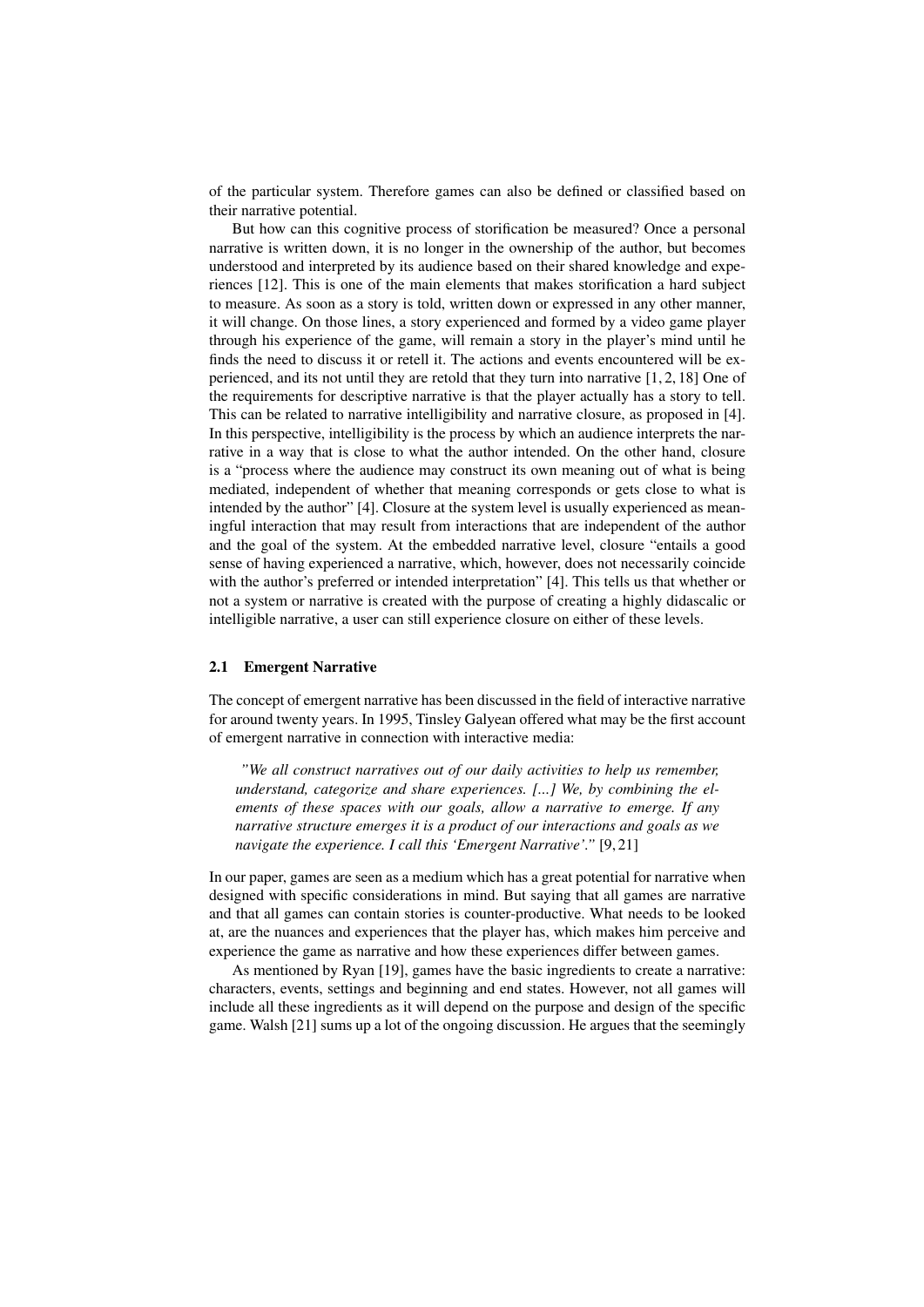straightforward notion of emergence gets more complicated in the context of digital media. He sees two different ways of how "emergent narrative" is being considered. The first one could be classified as the storification process, while the second is seen as a product the of interaction between the user and the digital agent (or bot) within the simulated environment.

The two ways or models of looking at emergent narrative are similar, but have different implications. Both look at interactivity as a prerequisite for emergence, but differ in where the creation of the narrative takes place during the interaction between the user and the system [21]. The storification process looks at emergent narrative as being created within the player himself, involving his cognitive processes, but affected by the feedback his interactions with the system offer.

The second model, a character based narrative system, is meant to account for the emergence of narrative through interaction, but within and from the system. We do not take sides in this here, since both accounts may contribute towards the design and creation of emergent narratives. Maybe the key point is not to so much to simulate narrative but to orchestrate the experiencing of it, and while character narrative systems are not fully developed, emergent narrative should still be pursued on a personal level, through the creation of systems which can facilitate its emergence within the player's cognitive processes.

As already mentioned, the term "emergent narrative" has been widely discussed and there are several different definitions  $[1, 2, 8-11, 13, 14, 19, 20]$ 

Therefore it is pertinent to provide an operational definition for the purposes of this paper:

*Emergent narrative is an intrinsic experience, which transpires as a mental process, through cognitive storification or alter biographing, as a player interacts with a systematic virtual environment. As the player navigates and interacts with the game environment and ludic system, the story emerges through that interaction, either during the play session, or post-facto, once the player has had time to reflect on the events experienced. The story that emerges is therefore a non-scripted, self-narrated player story that gives a sense of closure. It is a narrative that to the player feels unique.*

#### Or in other words:

*Emergent narrative is created, internally by the player, as a non-scripted selfnarrated player story that gives a sense of closure.*

In the survey, it is explained to the test subjects as:

*An emergent narrative experience is something that happens to you as player, as you progress and interact with the game world. Under some circumstances the player might start experiencing events or "stories" that don't tie directly into the storyline of the game, but rather are events that you feel are unique stories happening to you just because you chose to act in a certain way (and might not happen again).*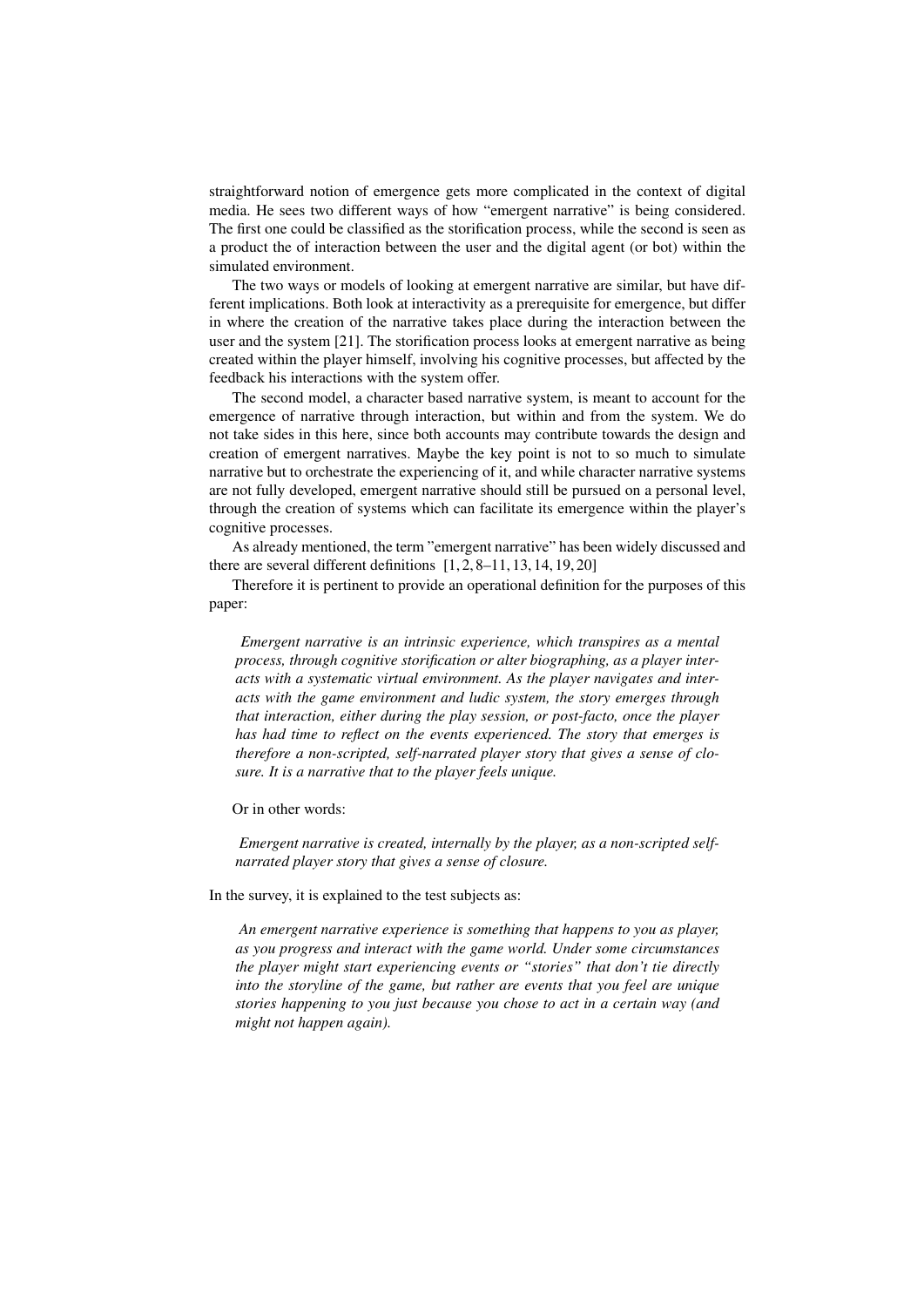# 3 Survey Design

## 3.1 Questionnaire

The purpose of the work detailed in this article is the development of methods to assess and quantify the potential for an emergent narrative experience in particular applications. In general, computer game narratives are inherently different from narratives presented in other traditional media. This is due to the interactivity afforded by the medium and in how the story is presented and how it evolves around the user. This is especially the case when dealing with emergent narrative games. Therefore, trying to use traditional measurements of narrative might present difficulties and ambiguities when measuring the occurrence of emerging narrative.

When trying to look at internalized narrative or emergent narrative, asking people to write or retell their descriptive narrative [16] might not necessarily gather the most usable data, as mentioned by both Calleja and Ryan [5, 19]. Furthermore, as soon as a story is told or expressed in another manner, and as soon as you ask a person to tell you the story, the internalized aspects of it will change. This change can be caused by choice of language, storytelling skill or storytelling methods. Additionally, asking a person to tell a story might induce the player into creating a story, even if no such a process was triggered by the narrative experience.

The story could be analysed and conclusions drawn from it; however, this would not necessarily help in establishing whether the experience yielded an emergent narrative. For these reasons, the questionnaire needs to look for instances of storification and at what features can "cause" an emergent narrative. The questionnaire was designed using a five point Likert scale, with an additional N/A option.

Ten questions were designed to highlight the following aspects of the narrative experience:

- The player breaks out of the perceived game rules and structures, to make decisions of their own and experience their own story.
- The game offers enough narrative freedom for the player to experience the emergence of a personal narrative.
- The player feels ownership and/or emotional attachment of/to the narrative and the characters in it.
- The player has a need to describe or retell their experiences.

The following 10 questions composed the questionnaire:

- 1. While playing, I was more interested in creating my own goals than following the main objectives given by the game.
- 2. I was more interested in experiencing the game world and creating my own objectives, than following the main or side quests/objectives in the game
- 3. The main character had different objectives than those presented in the main story
- 4. If given the option, I would have made different choices than my main character
- 5. My story was somehow special. I think I experienced a story that not many other people have experienced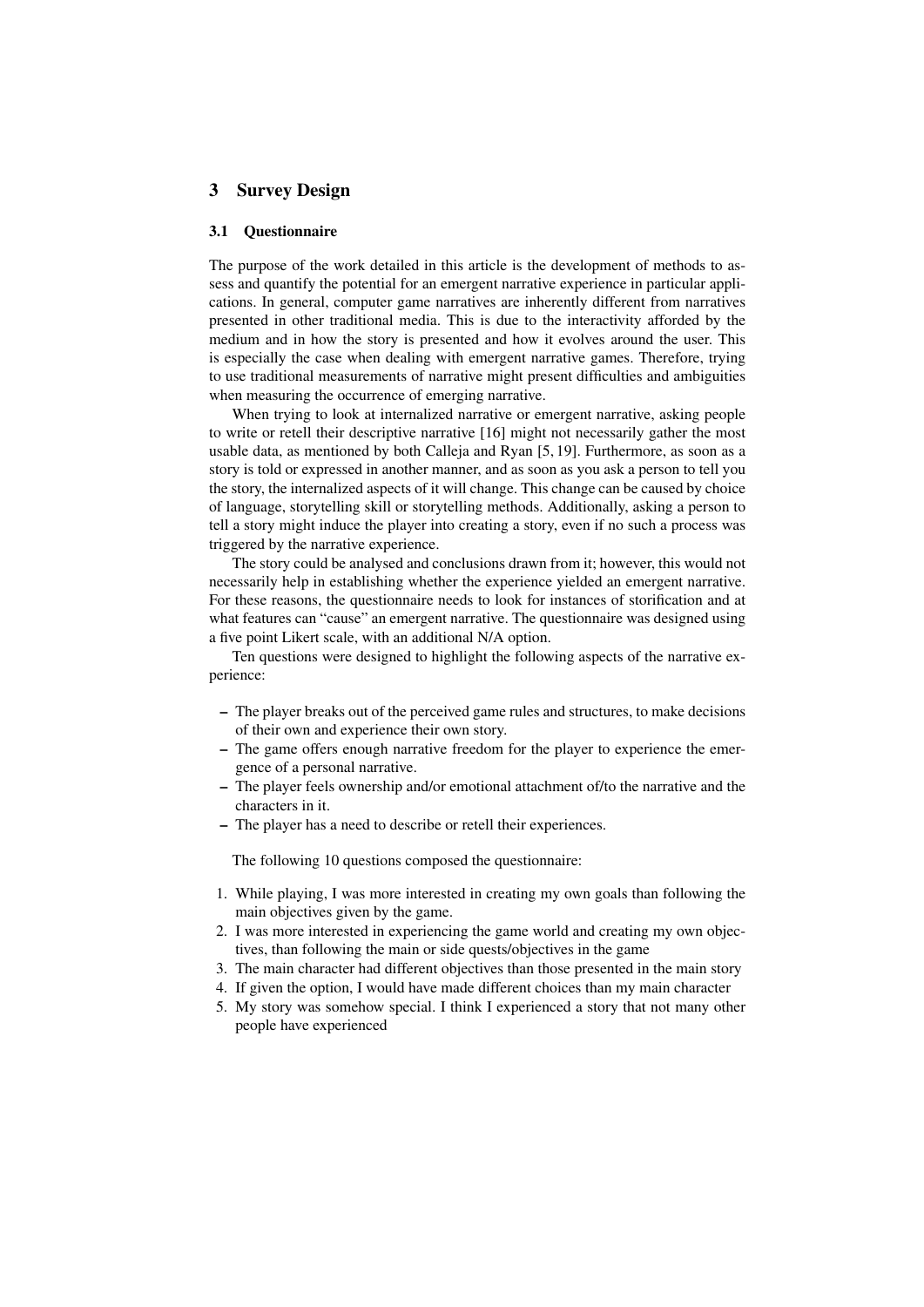- 6. I found myself thinking about how the main character would react in situations not presented in the game
- 7. I found myself thinking about the main character's background story, even information not presented in game itself
- 8. On occasions I have found myself thinking about what I would do in the game, while not playing it
- 9. While playing, I felt like my in-game decisions had no effect on the story I experienced
- 10. I feel strongly about my experience and would consider writing it up or talking about it to other people (either online, offline or both)

The ratings given to the ten questions are combined in an emergent narrative score calculated as a normalised mean value of the each question's rating.

### 3.2 Games

The next step was finding released game products that already seem to facilitate the experience of emergent narrative. A few games already fall into that category, based on the fact that the designers were indeed trying to specifically create emergent narrative with their games. But in order to get a broader spectrum to analyse, this next section will talk about how a total of twenty games were chosen for the evaluation. An on-line search was conducted to find communities of gamers who have written detailed stories, covering their experiences in games. On Reddit.com and other on-line gaming forums, a great amount of player reported stories were found concerning certain games. From this, the assumption was made, that the players of those games were indeed experiencing some form of emergent narrative.

In her model of interactivity [19], Ryan defines four main types of interaction. The internal type of interactivity is when the player will project him or herself as a member of the virtual environment. This happens when the players starts identifying with an avatar, which can be shown both in the first and third person perspective. In an external interactivity, the players point of view is situated outside or above the fictional world. The player then does not "physically partake in the happenings of the world, but rather participates through omnipotent observation. Exploratory interactivity allows players to navigate the game environment but does not allow altering of the plot, the player therefore becomes an observer rather than participant of the games event, and by contrast, in ontological interactivity, the decisions of the user will affect the story and story world in predictable or unpredictable manner giving a sense of agency or participation in the story.

According to Ryan's model of interactivity games that are internally ontological, or externally ontological are more likely to create emergent narrative than other types of games. The focus was therefore put on choosing games that would fall into those categories. For further analysis purposes, a wider range of games were also be included: both games that seemed to offer emergent narrative, but also games which could serve as comparisons; from other genres or design considerations and games that fall into the modes of interactivity. Lastly a few more basic, so called, "arcade" games were included. The reasoning for this is the assumption, that these types of games would have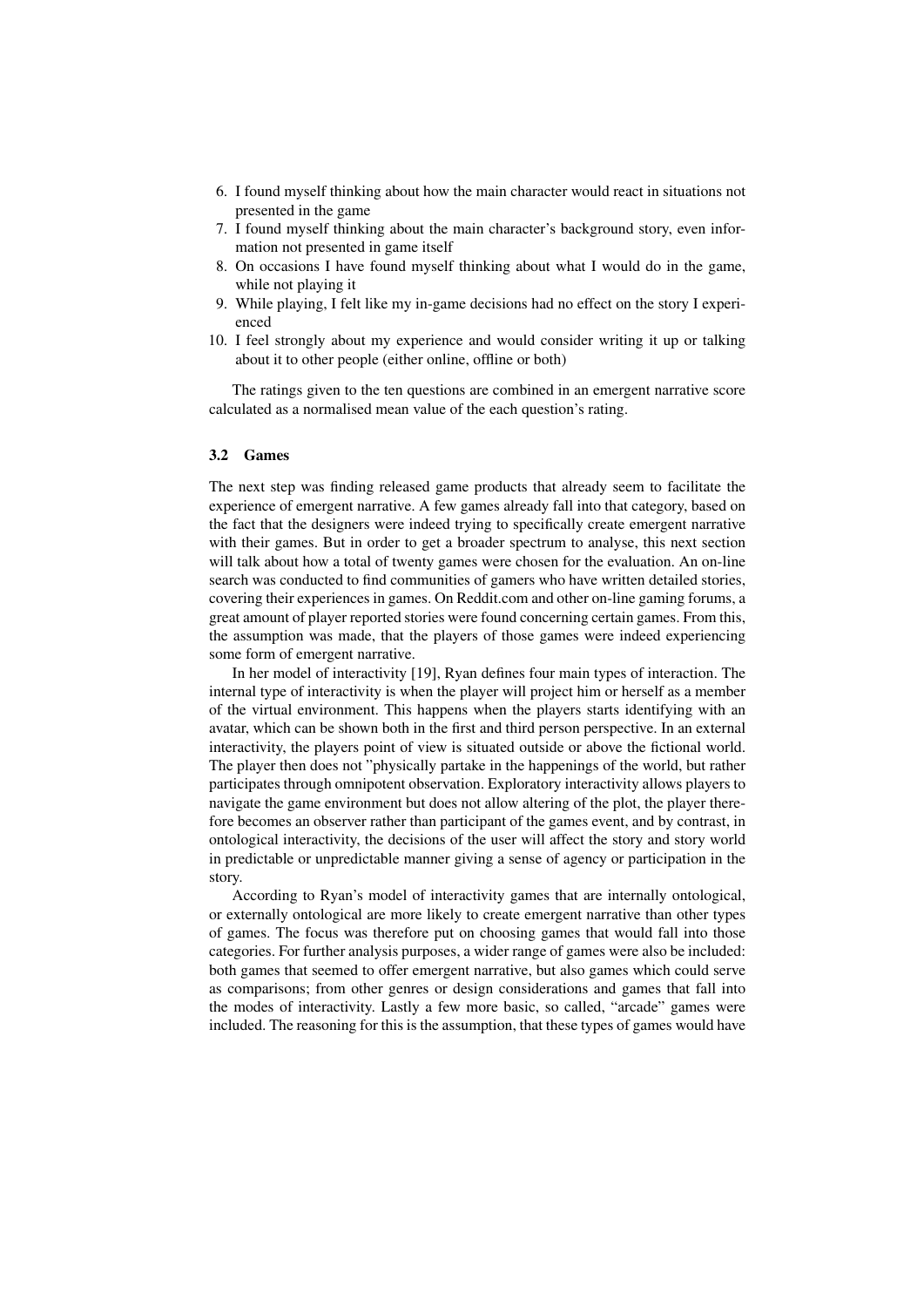

Fig. 1. The games included in the survey classified according to Ryan's categorisation of interactivity, internal / external and exploratory / ontological [19].

relatively rare instances of emergent narrative, and could therefore provide a baseline for the questionnaire. As part of including the widest range possible, games that offered either multiplayer or single player experiences were also included to see if the social aspect would influence the appearance of emergent narrative. [6]

Further inclusion criteria were the size of the on-line communities. Since the aim was to create an on-line survey, the bigger communities of gamers that fitted into our classification, should be reached. On Reddit.com, individual sub-reddits show the number of people that subscribe to it, so after classifying a list of possible games that met the requirements, in some instances the games with the bigger community would be chosen. The games chosen have all been released in the past five years (with the exception of the arcade games, and EVE Online, which has received continuous updates since its launch in 2003), and all have a relatively big and active online community.

Figure 1 shows the list of selected games categorised according to the type of interactivity organized along two conceptual pairs: internal / external and exploratory / ontological [19]. Among these games, the following are connected to an active community with a strong presence of online descriptive narrative, or to communities where players discuss and retell their experiences on forums and sub-reddits in a way that could strongly indicate an emergent narrative experience: *Civilization V, Crusader Kings 2, DayZ, Europa Universalis 4, EVE Online, Rimworld and Total War: Rome II.*

Additionally 13 other games were chosen, either based on their emergent narrative potential: *Far Cry 4, Minecraft, Mount & Blade: Warband, The Elder Scrolls V: Skyrim, The Sims 4* and *This War of Mine* or to be used for comparisons: *ARMA 3, Bioshock Inifite, Battlefield 4, Donkey Kong, Space Invaders, Spelunky* and *Super Mario Bros*.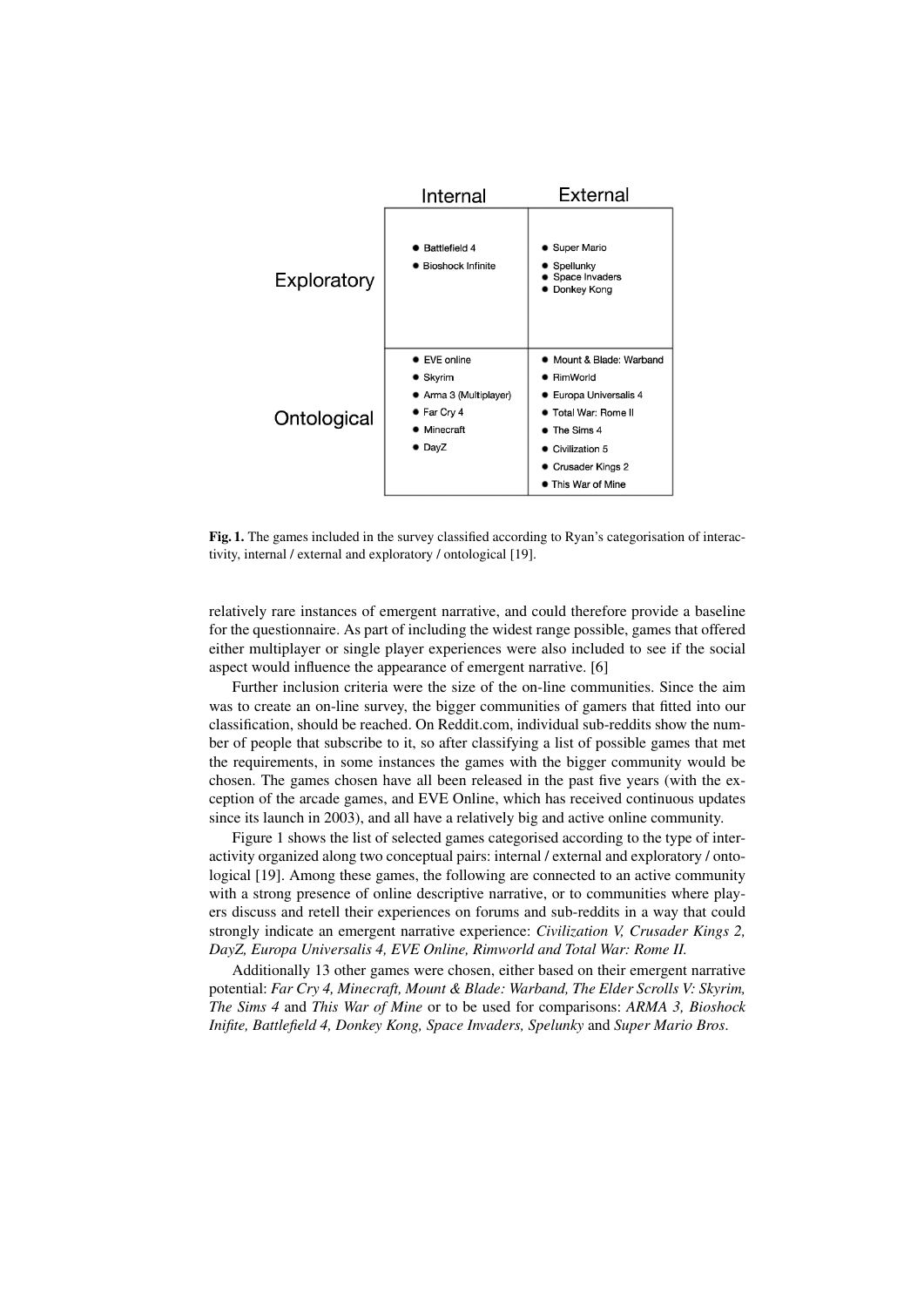| <b>Game Questionnaire Score Self-reported Emergent Narrative</b> |       |          |
|------------------------------------------------------------------|-------|----------|
| Crusader Kings 2                                                 | 1,274 | 1,645    |
| Europa Universalis 4                                             | 1,261 | 1,458    |
| Eve Online                                                       | 1,242 | 1,710    |
| RimWorld                                                         | 1,199 | 1,382    |
| DayZ                                                             | 1,161 | 1,625    |
| Total war: Rome II                                               | 1,058 | 1,317    |
| Minecraft                                                        | 0,953 | 1,095    |
| Civilization 5                                                   | 0,933 | 1,237    |
| The Sims 4                                                       | 0,885 | 1,077    |
| Mount & Blade Warband                                            | 0,883 | 1,295    |
| Skyrim                                                           | 0,721 | 0,999    |
| Arma 3                                                           | 0,641 | 1,145    |
| Far Cry 4                                                        | 0,404 | 0,796    |
| Bioshock infinite                                                | 0,343 | 0,062    |
| Spelunky                                                         | 0,204 | 0,250    |
| Battlefield 4                                                    | 0,003 | $-0.159$ |

Table 1. Emergent narrative questionnaire mean scores compared to mean self-reported level of emergent narrative.

#### 4 Results

The demographics of the final sample was very much as expected; predominately male  $(67\%$ , female: 32%, other 1%), with most participants in the below 15 age group (0-15:62%, 15-20:20%, 21-25:11% and the remaining 7% spread out over higher age groups) and most participants from the United States of America. The age question on the demographics page had the age 15 and below preselected. Since not all test subjects filled out the demographics page, these numbers cannot be fully trusted.

In order to clean the collected data, four properties needed to be looked at before any meaningful analysis can be performed. Because the Likert scale questions were set up so that Neutral was preselected, all participants who had Neutral answers for all questions, were removed. Additionally duplicate answers had to be removed, due to the way the survey was implemented.

Since Likert scales are being created, each questionnaire had to receive at least four answers to be included. If a person had answered with N/A for more than the total number of questions - 4, those answers were excluded from that particular questionnaire's data. The last thing to check in the datasets, is whether there are any extremes (i.e. people who only answered, either, strongly disagree or strongly agree). These answers are most likely from participants who only wanted to participate for the chance to win one of the prizes. This could be checked in the Emergent Narrative questionnaire, since question nine was negatively worded (and reverse scored).

Note that we have excluded the arcade games (*Donkey Kong, Super Mario Bros* and *Space Invaders*) and one of the modern games (*This War of Mine*), as their response rate was below our inclusion threshold. From, the initial 14259 questionnaires answered, approximately 5% were removed in this process resulting in a total of 13547 valid data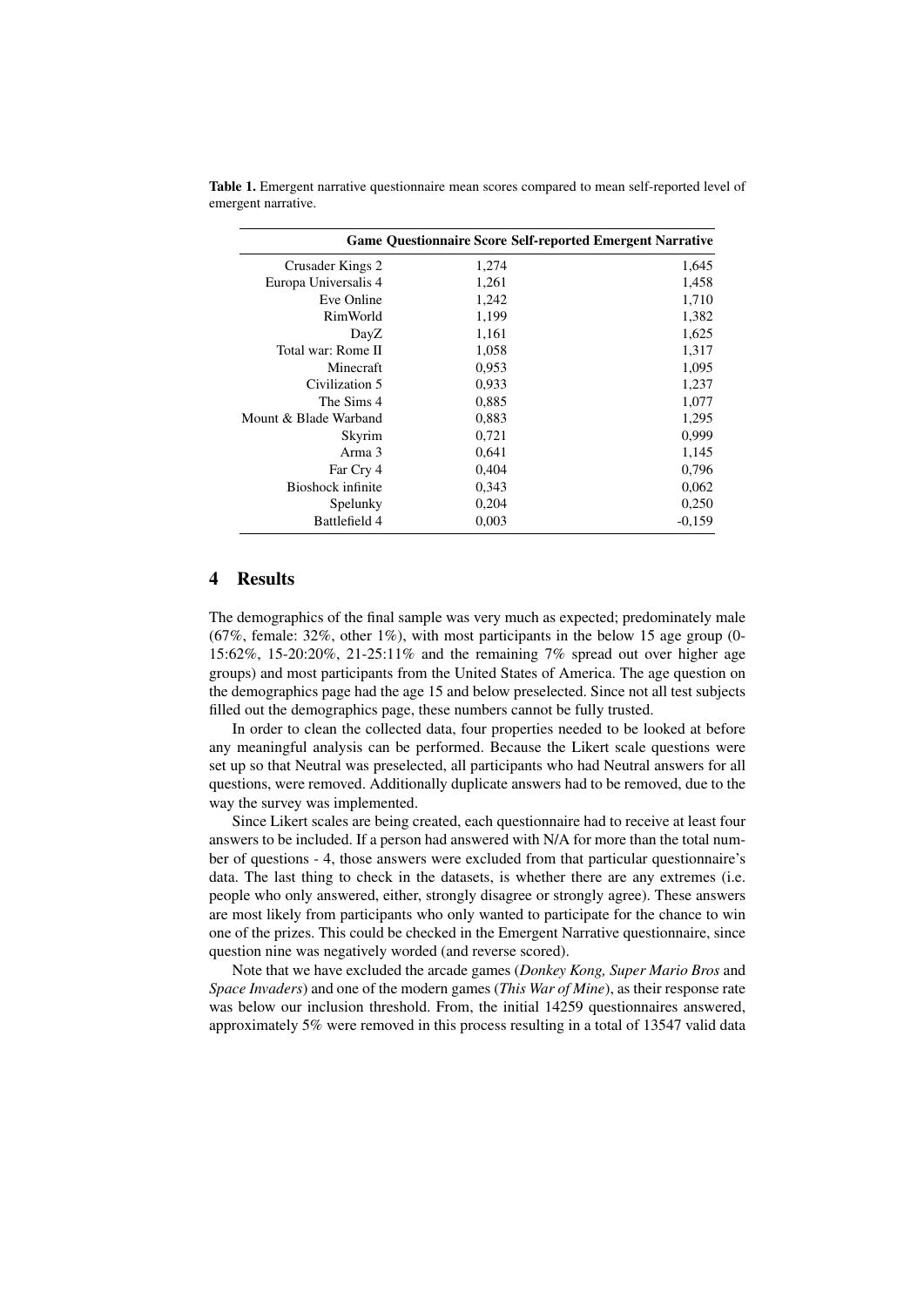answers. The resulting Emergent Narrative score for each game can be seen in Table 1, sorted in a descending order.

#### 4.1 Validation of the Questionnaire

To validate the results of the Emergent Narrative questionnaire we had included a question in the Game Mechanics questionnaire, that asked the participants to rate how much they thought they have experienced emergent narrative. In order to minimise the chance that the participants answered based on their own preconceptions, they were presented with the following description of emergent narrative:

*An emergent narrative experience is something that happens to you as the player, as you progress and interact with the game world. Under some circumstances the player might start experiencing events or "stories" that do not tie directly into the storyline of the game, but rather are events that you feel are unique stories happening to you just because you chose to act in a certain way (and might not happen again).*

This description and question was presented to the participants *after* having answered the questions in the Emergent Narrative questionnaire, to avoid any potential biasing this might have introduced. Comparing this data with the results from the Emergent Narrative questionnaire reveals a strong and significant correlation with a Pearson's R value of 0.947 at an alpha level of 0.05. The validity of the questionnaire's score is further strengthened by the the lack of significant difference between the Emergent Narrative and self reported scores revealed by a pairwise Mann-Whitney performed on each game.

Additionally, the results of the Emergent Narrative questionnaire match very well with the games that we selected because of their strong descriptive narrative communities and with the games we selected because of their emergent narrative potential. The games showing the strongest communities were: *Crusader Kings 2, Dayz, Europa Universalis 4, EVE Online, Civilization V, Rimworld* and *Total War: Rome II*. Five of these six games, make up the highest rated emergent narrative experiences. Furthermore the games perceived as having a strong emergent narrative potential line up most of the middle half of the scale with the exception of *Far Cry 4* being rated lower than expected.

From this we can conclude that what we tried to measure in the Emergent Narrative questionnaire, and the self-reported emergent narrative question of the Game Mechanics questionnaire (based on our explanation of it) in the survey are close to the same. We can therefore say that the Emergent Narrative questionnaire measures the almost same amount of emergent narrative as the self-reported answers.

#### 4.2 Emergent Narrative and Game Mechanics

Looking at the game mechanics could give an indication of which systems are the strongest in the creation of emergent narrative. However this is debatable on many levels: the game mechanics where chosen and defined by us. All game mechanics might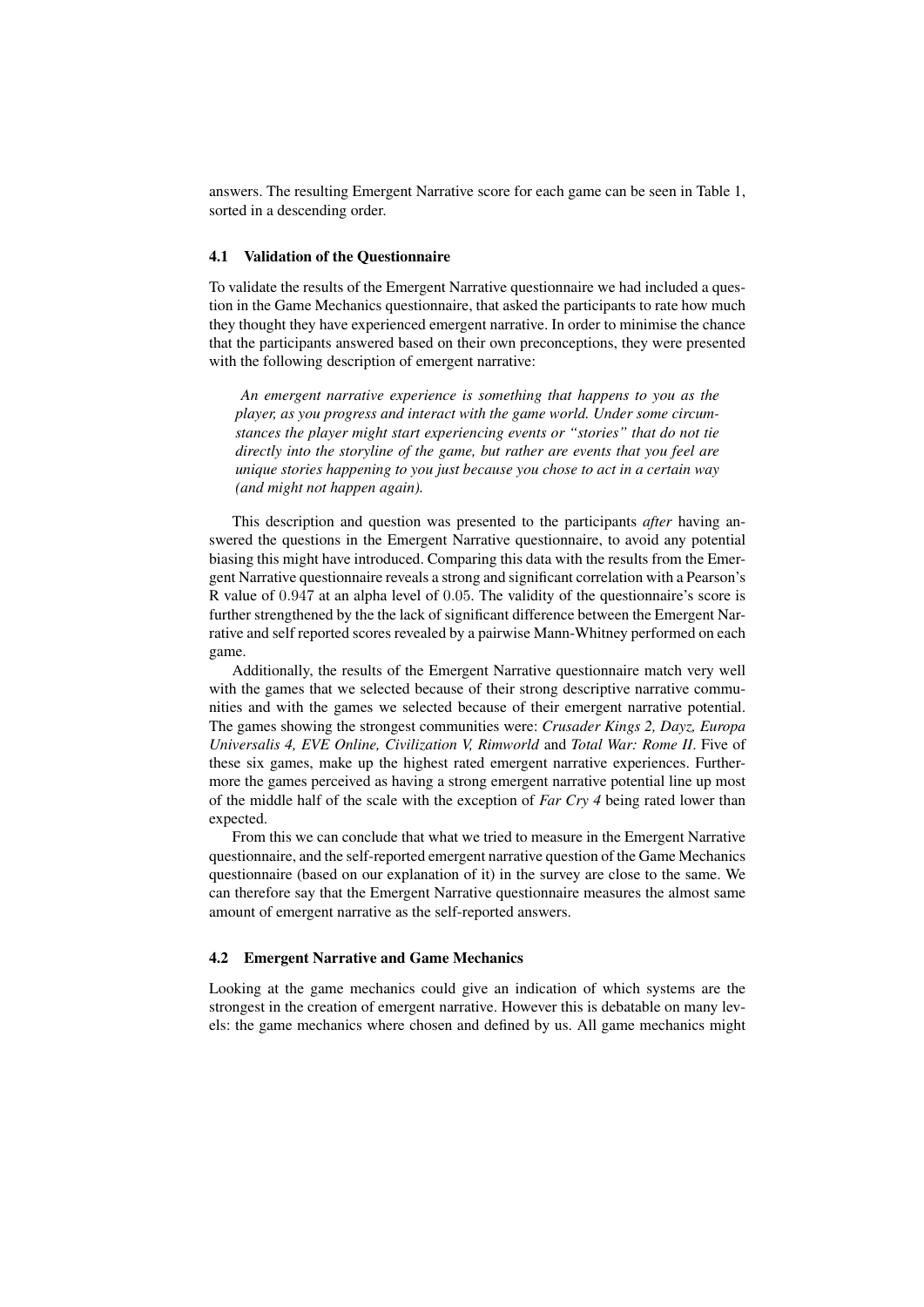not have been included for a specific game or a particular game mechanic could have been omitted from the Game Mechanic questionnaire, because it is not present in the games we chose. What can be concluded is that the highest rated game mechanics seem to match with those seen in the highest rated Emergent Narrative games. This indicates that the systems of those games have been designed to include game mechanics that in a way facilitate emergent narrative. So investigating exactly what these interconnections are would be an interesting next step. Taking the top ranking game mechanics results in a list of likely game mechanics that can increase emergent narrative, if implemented properly. However as no analysis on the implementations of the game mechanics and their in-game relationship has been performed, no further conclusions will be made at this time. Further analysis into the design of these specific systems, and the considerations used in their creation could lead to interesting results.

## 5 Discussion

The results presented in the previous section confirm the validity of the proposed questionnaire across the games considered in the survey in relationship to the aforementioned definition of emergent narrative. It is therefore interesting to analyse the absolute scores that some of the games analysed have achieved. For instance, the games of *The Sims* franchise are in many ways an abstract simulation of human life, and are widely referenced in the research community. So why does it get only an average score on the emergent narrative questionnaire? It could be exactly because it is an abstract simulation of human life. There are not any goals built into the system of the game, it is just a simulation of life. There are no system actively working against you, trying to make you fail the game and this completely open and "unopposed" gameplay might not be giving the players the closure they need to experience emergent narrative.

*Minecraft* was expected to be higher on the emergent Narrative score; however, it is interesting to notice that the emergence in *Minecraft* happens within the games creation process, not as an experienced story for the player. The players discuss mostly their creations and their experience of constructing them, and do not talk about the stories they experienced in the game. While there are some stories about the adventures of *Minecraft* players, they are mostly anecdotal in nature.

The score achieved by *Mount and Blade: Warband* is most likely due to a lack in character interaction. The game system offers a great amount of re-playability, since its system will never play out the same way, but it has a low degree of closure; people rarely finish a full game, but frequently start up new games using new player created modifications.

Similarly to *The Sims*, the games *Skyrim* and *Far Cry 4* achieved an unexpected low score. Both games are strong in free exploration and player choices but also really strong in getting the player back on track by mixing it with linear narrative, and both score middling to low on the Emergent Narrative questionnaire. It would be interesting to take a closer look at these two games and investigate the exact nature of the narrative experience players are having in these games

Another aspect worth considering is the extents of the validity of the proposed questionnaire, as the base-line value measure used to validate it describes only a specific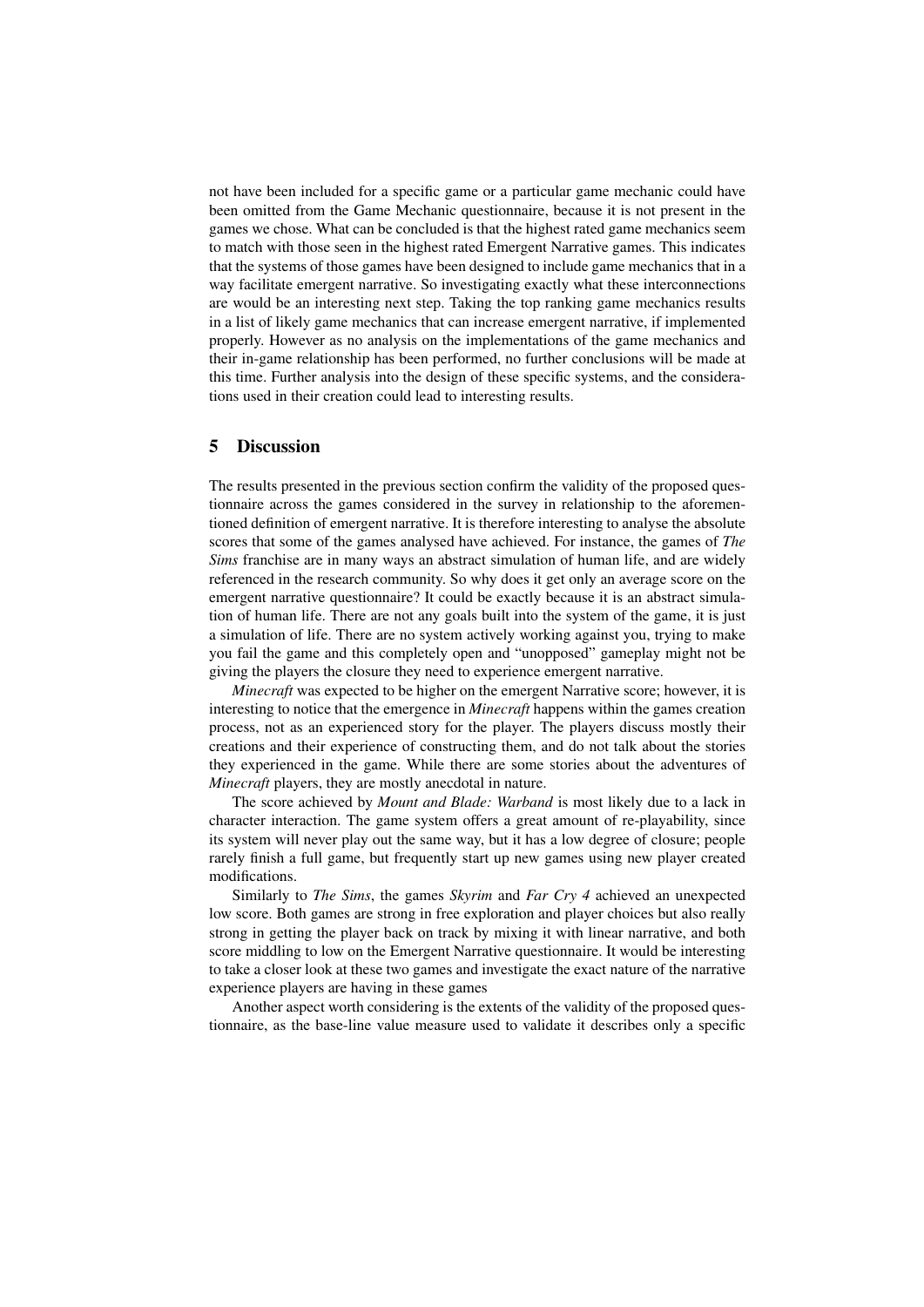definition of emergent narrative. While it is our belief that the explanatory text presented to the test participants captures the emergent narrative experience well enough, and in a format understandable in layman's terms, a researcher interested in a different definition of emergent narrative would need to perform a validation of the questionnaire presented in this article.

As part of the questionnaire, the test subjects were asked how many hours they had put into the game, with the option to answer somewhere between 0 to 50+ hours. The reason nothing is being concluded from that data, is that it is seen as a missed opportunity. A more important question, could have accounted for re-playability, by asking how many times the test subjects have started a new game, or how many times they have created a new character, which could have given an indication of the replay value of that title. That combined with the emergent narrative score would then have shown more definitely which games are offering strong emergent narrative experiences with re-playability. Another fact about that question is that we cut it off at 50+ hours. It is worth considering that people who go out of their way to subscribe to a specific subreddit where only a single game is discussed, are very likely to have put some hours into the game, making the question quite irrelevant. On top of that, we received number of the personal messages and on-line comments to the survey, criticizing that question as giving way to low values. Our original idea with this question was our assumption that in order to start experiencing emergent narrative, a player would need to have played a certain amount of hours (dependent on the game) in order to fully understand the game mechanics and therefore, becoming fluent enough in the "language" of the game to start experiencing his own emergent narrative, but we could have used this question to a much greater effect.

All in all, the Emergent Narrative questionnaire, shows that the emergent narrative experience can be quantified to certain extent, and that the research community could benefit from looking closer at what the industry is currently doing. The data set gathered in this research also shows great promise where further analysis could yield design frameworks or design considerations for designers and researchers alike.

#### 6 Conclusion

In this paper, the first attempt to quantify emergent narrative has been outlined with the creation of an Emergent Narrative questionnaire. An on-line survey was designed and conducted of which one part was the the Emergent Narrative questionnaire. The survey was presented to members of 20 different groups in the Reddit.com community, each concerning one of the twenty games chosen. The final tally of use-able answers was 13,547. When analyzing the results there was no significant difference measured between the emergent narrative questionnaire and the self-reported emergent experience  $(P = 0.06 \le 0.05)$  with a strong correlation of R(14)=0.947, p < 0.05. It is therefore assumed that the questionnaire created in this paper worked relatively well in classifying emergent narrative. There is still a great deal of work that needs to be done. The questionnaire itself needs further analysis and validation, before it can be considered complete. An interesting next step could be giving increased attention to the games that ranked the highest on the emergent narrative scale, and do qualitative analysis on how